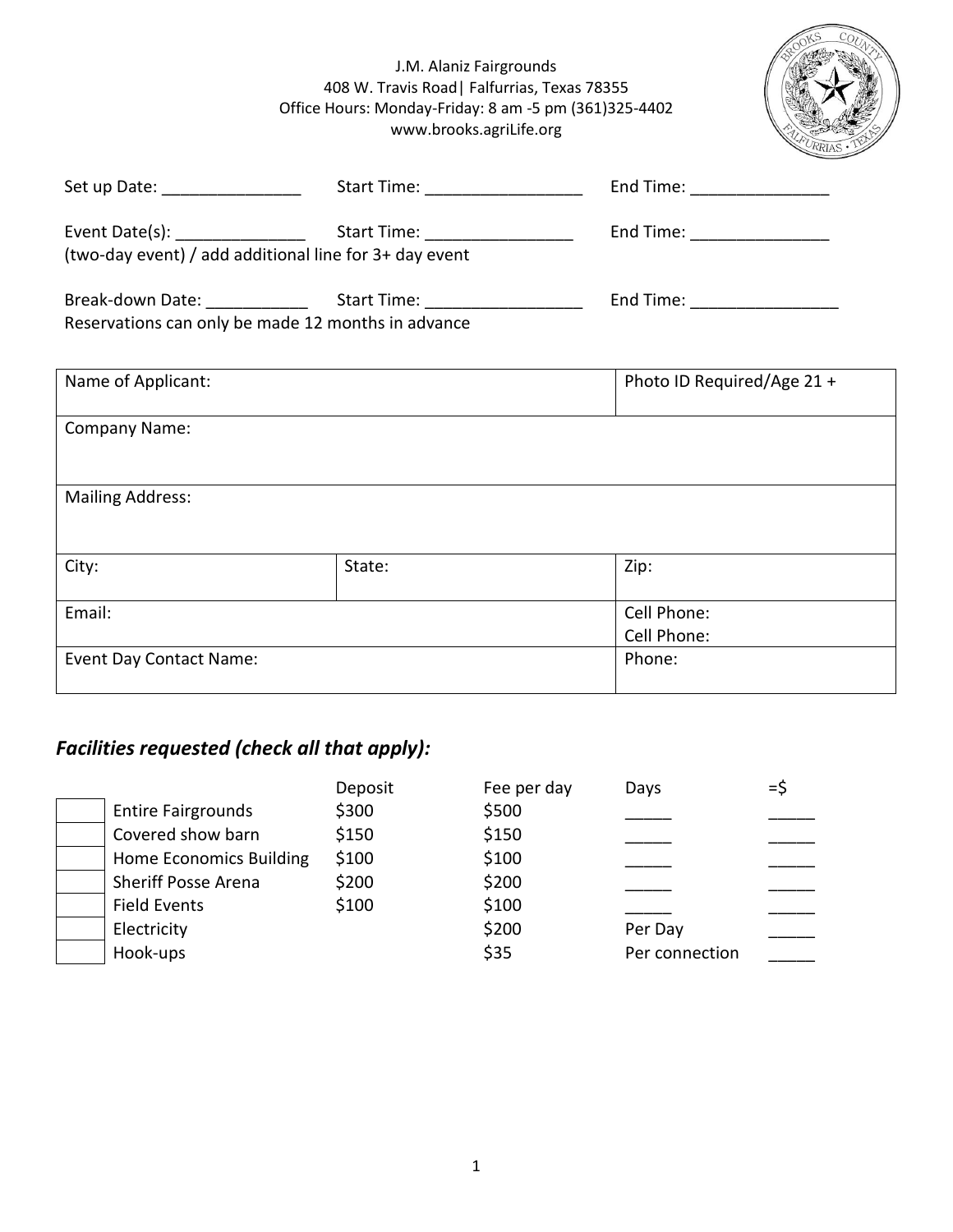# *Type of Event*

| <b>Concert/Carnival/Circus</b><br><b>Calf Roping</b>                                        | Cook-Off<br><b>Team Roping</b><br><b>Horse Show</b>                                                                                                                                                                                                                                 | <b>Barrel Racing</b><br><b>Ranch Rodeo</b><br>4-H/FFA/BCFA                          |
|---------------------------------------------------------------------------------------------|-------------------------------------------------------------------------------------------------------------------------------------------------------------------------------------------------------------------------------------------------------------------------------------|-------------------------------------------------------------------------------------|
| <b>Bull Riding</b><br>Other:                                                                |                                                                                                                                                                                                                                                                                     |                                                                                     |
|                                                                                             |                                                                                                                                                                                                                                                                                     |                                                                                     |
| *Estimated # attending event: ________(Include vendors, Staff, Volunteers and Participants) |                                                                                                                                                                                                                                                                                     |                                                                                     |
| Are you charging admission fees for spectators at the event? Yes ______ No _______          |                                                                                                                                                                                                                                                                                     |                                                                                     |
| Descriptive summary of the event (Attach additional sheets if                               |                                                                                                                                                                                                                                                                                     |                                                                                     |
| <b>Utilities:</b>                                                                           |                                                                                                                                                                                                                                                                                     |                                                                                     |
|                                                                                             | Will you need electricity? ______ Yes ______ No                                                                                                                                                                                                                                     |                                                                                     |
|                                                                                             |                                                                                                                                                                                                                                                                                     |                                                                                     |
|                                                                                             | Will you need access to water? _____ Yes _____ No<br>Water for: The Communication of the Communication of the Communication of the Communication of the Communication of the Communication of the Communication of the Communication of the Communication of the Communication of t |                                                                                     |
|                                                                                             |                                                                                                                                                                                                                                                                                     | Lights: Will you need the main arena lights at the Sheriff Posse Arena turned on?   |
|                                                                                             |                                                                                                                                                                                                                                                                                     |                                                                                     |
|                                                                                             |                                                                                                                                                                                                                                                                                     | ________ Yes; if yes, what time? _________ am/pm (circle) to _______ am/pm (circle) |
| <b>Announcer Booth:</b>                                                                     |                                                                                                                                                                                                                                                                                     |                                                                                     |
|                                                                                             | Will you need access to the Announcer Booth at the Sheriff Posse Arena?                                                                                                                                                                                                             |                                                                                     |
|                                                                                             |                                                                                                                                                                                                                                                                                     | _______ Yes; if yes, what times: ______ am/pm (circle) to _______ am/pm (circle)    |
| $\overline{\phantom{0}}$ No                                                                 |                                                                                                                                                                                                                                                                                     |                                                                                     |
|                                                                                             |                                                                                                                                                                                                                                                                                     | *please note that the lessee must bring their own sound equipment/PA System.        |
|                                                                                             |                                                                                                                                                                                                                                                                                     | Arena Dirt: How do you need the dirt in the arena set for your event? Please check. |
|                                                                                             |                                                                                                                                                                                                                                                                                     | No Special Needs _______ Watered ________ Water and Dragged                         |
| Flat                                                                                        |                                                                                                                                                                                                                                                                                     |                                                                                     |
|                                                                                             | County needs 1 week notice to disk the arena dirt!                                                                                                                                                                                                                                  |                                                                                     |
| <b>Event cleanup/Trash:</b>                                                                 |                                                                                                                                                                                                                                                                                     |                                                                                     |
|                                                                                             |                                                                                                                                                                                                                                                                                     |                                                                                     |
|                                                                                             |                                                                                                                                                                                                                                                                                     |                                                                                     |
|                                                                                             | Will your event have a dumpster? ________ Yes _______ No                                                                                                                                                                                                                            |                                                                                     |
| <b>First Aid Plan:</b>                                                                      |                                                                                                                                                                                                                                                                                     |                                                                                     |
|                                                                                             |                                                                                                                                                                                                                                                                                     |                                                                                     |
|                                                                                             | What are your plans for a minor/major emergency?                                                                                                                                                                                                                                    |                                                                                     |
|                                                                                             | Does your event layout provide for emergency vehicle access?                                                                                                                                                                                                                        | Yes<br>No                                                                           |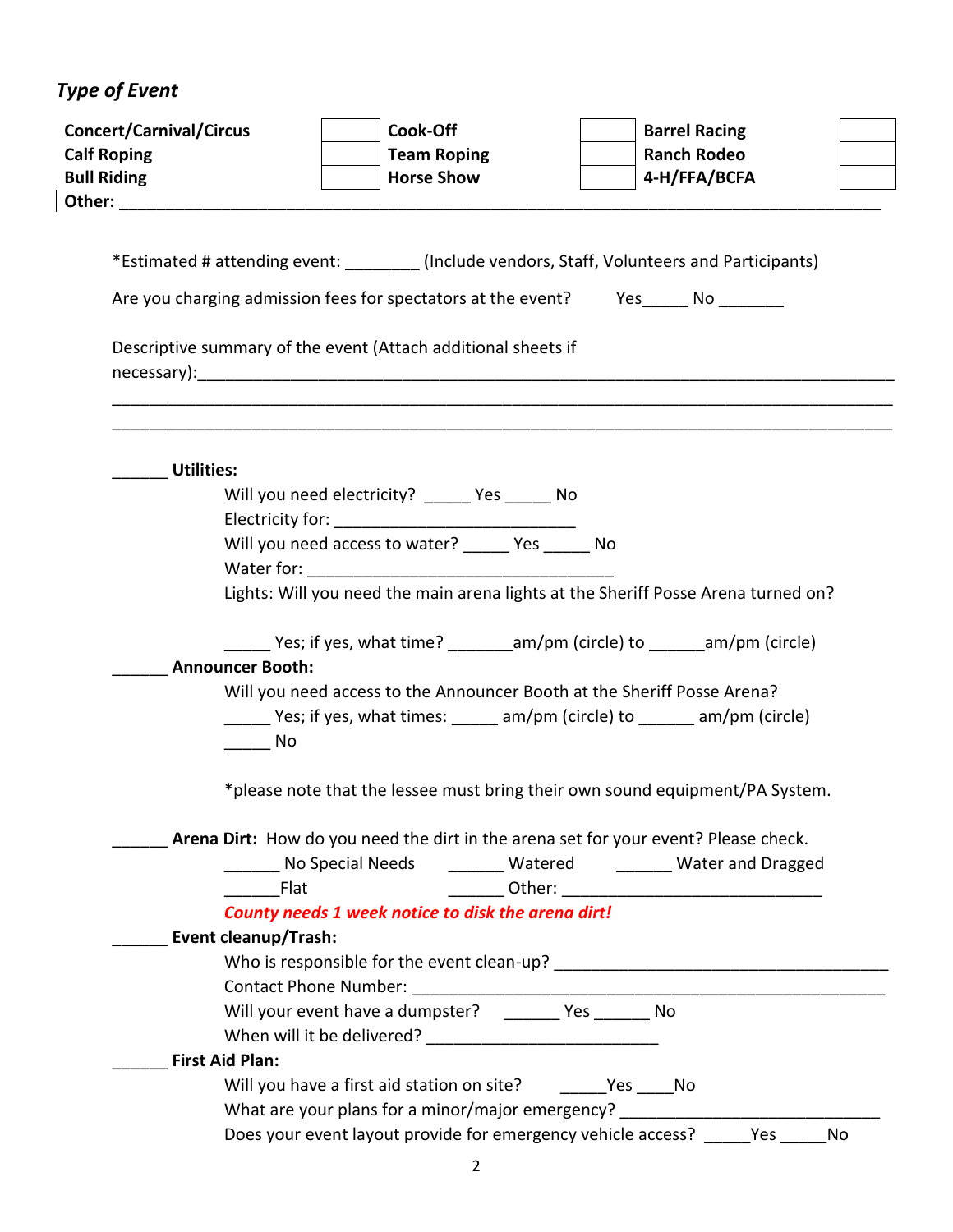| <b>Additional Event details:</b>                                                        |     |     |
|-----------------------------------------------------------------------------------------|-----|-----|
| Will your event have alcohol?                                                           | Yes | No. |
| Will your event have amplified music/DJ? Yes                                            |     | No. |
| <b>Portable Toilets:</b>                                                                |     |     |
| Indicate the number of portable toilets you will have at your event. Minimum of (1) per |     |     |
| one hundred (100) participants is required.                                             |     |     |
| # of Regular # of ADA                                                                   |     | N/A |
| When will they be delivered?                                                            |     |     |
| *For Multi-day events, servicing of port-a-pots is required!                            |     |     |

The applicant is responsible for adequate security for the permitted event, including crowd control, emergency response access and safeguarding the public and Brooks county property.

**Brooks County requires that**: Uniformed "Texas Commission on Law Enforcement" (TCOLE certified Peace Officers, with the exception of reserve Peace Officers, employed by Law Enforcement agencies located within Brooks County are required for any Public, Special or Private events at which alcohol is present, or any Mass Gathering or any Public, Special or Private Event with an estimated attendance of 50 or more (including vendors, staff, volunteers, etc.). Such Peace Officers must also be present at any Event in which, in the opinion of Brooks County, the anticipated attendance or the planned activity may affect public health or safety. Requirements are listed below. The minimum number of Peace Officers required is two for the first 100 people in attendance; of the two, one of the required Peace Officers must be a TCLECOSE Certified Brooks County Sheriff's Deputy or a Brooks County Constable. If an Event exceeds the attendance as defined below, one additional Officer for each additional 100 people in attendance is required. **Applicant is responsible for paying security.**

| No Alcohol at the Event  | Events with Alcohol      |
|--------------------------|--------------------------|
| $1-50 = No$ Officer      | $1-99 = 2$ officers      |
| $51-99 = 1$ officer      | $100-199 = 3$ officers   |
| $100-199 = 2$ officers   | $200 - 299 = 4$ officers |
| $200 - 299 = 3$ officers | $300 - 399 = 5$ officers |

### **It is the Applicant's responsibility to make arrangements for Security by:**